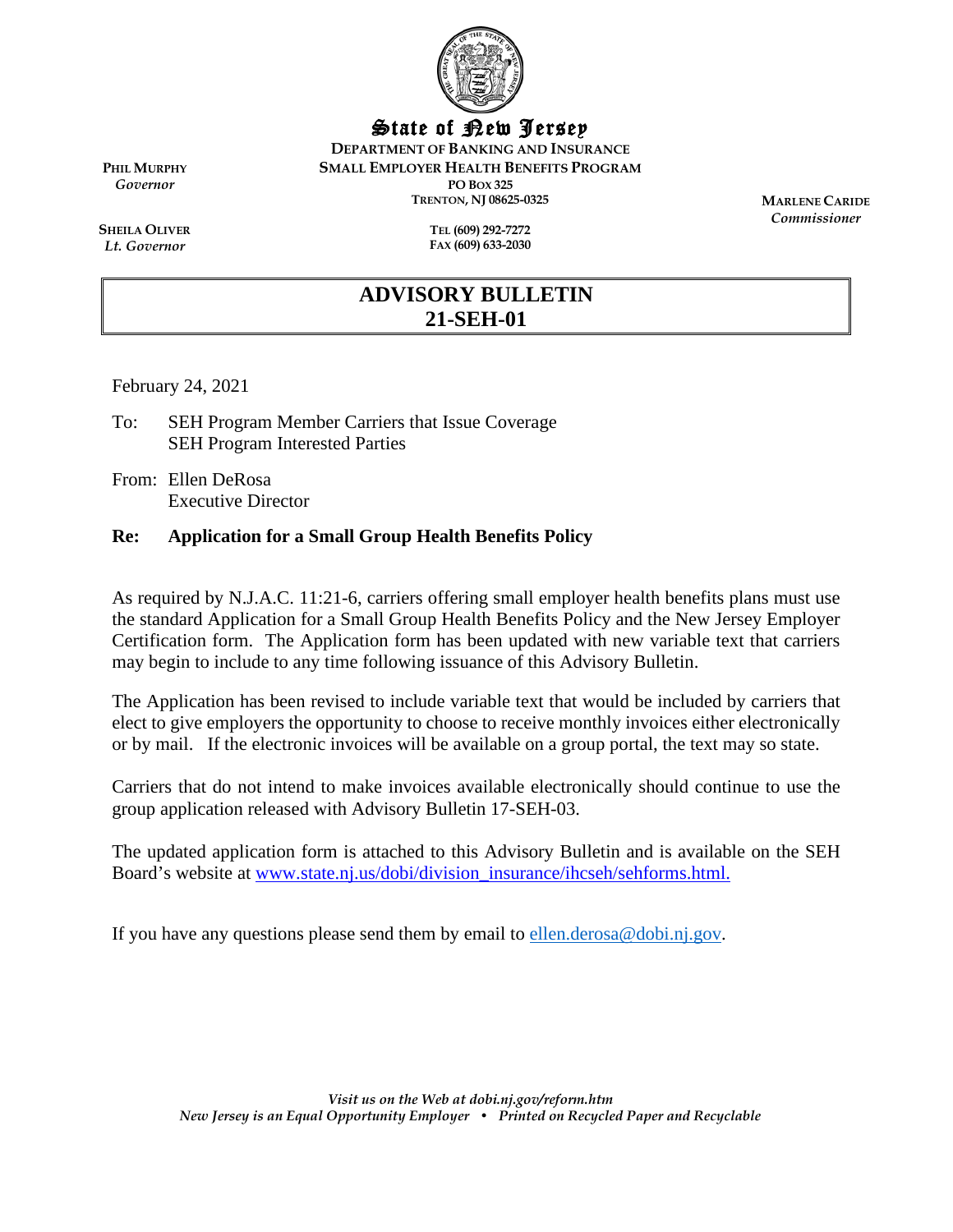### **APPLICATION FOR A SMALL GROUP HEALTH BENEFITS [POLICY][THROUGH THE SMALL BUSINESS HEALTH OPTIONS PROGRAM (SHOP)]**

Please print or type [Policy] number ([Carrier] Use Only)

 $\Box$  New [Policy]  $\Box$  Change in [Policy]

Requested Effective Date \_\_\_\_\_\_\_\_\_\_\_\_\_\_\_\_\_\_

**Note**: The Effective Date will be on or after the date [Carrier] approves the application.

## **SECTION I: [POLICY]HOLDER INFORMATION**

| 1. Policyholder (full legal name of company): __________________________________              |                                          |                       |                                                                                     |  |
|-----------------------------------------------------------------------------------------------|------------------------------------------|-----------------------|-------------------------------------------------------------------------------------|--|
| 3. Main Address:<br>Street City State Zip                                                     |                                          |                       |                                                                                     |  |
|                                                                                               |                                          | Street City State Zip |                                                                                     |  |
|                                                                                               |                                          |                       |                                                                                     |  |
|                                                                                               |                                          |                       |                                                                                     |  |
| Contract information should be provided $\Box$ electronically or $\Box$ hard copy. Check one. |                                          |                       |                                                                                     |  |
|                                                                                               |                                          |                       | [Monthly invoices should be provided □ electronically [through the Group Portal] or |  |
| $\Box$ hard copy. Check one.]                                                                 |                                          |                       |                                                                                     |  |
|                                                                                               |                                          |                       |                                                                                     |  |
| 4. Type of organization: $\Box$ Corporation $\Box$ Partnership                                |                                          |                       |                                                                                     |  |
|                                                                                               |                                          |                       |                                                                                     |  |
|                                                                                               | SIC Code _______________________________ |                       |                                                                                     |  |
| 6. Number of full-time employees in your company: ______________________________              |                                          |                       |                                                                                     |  |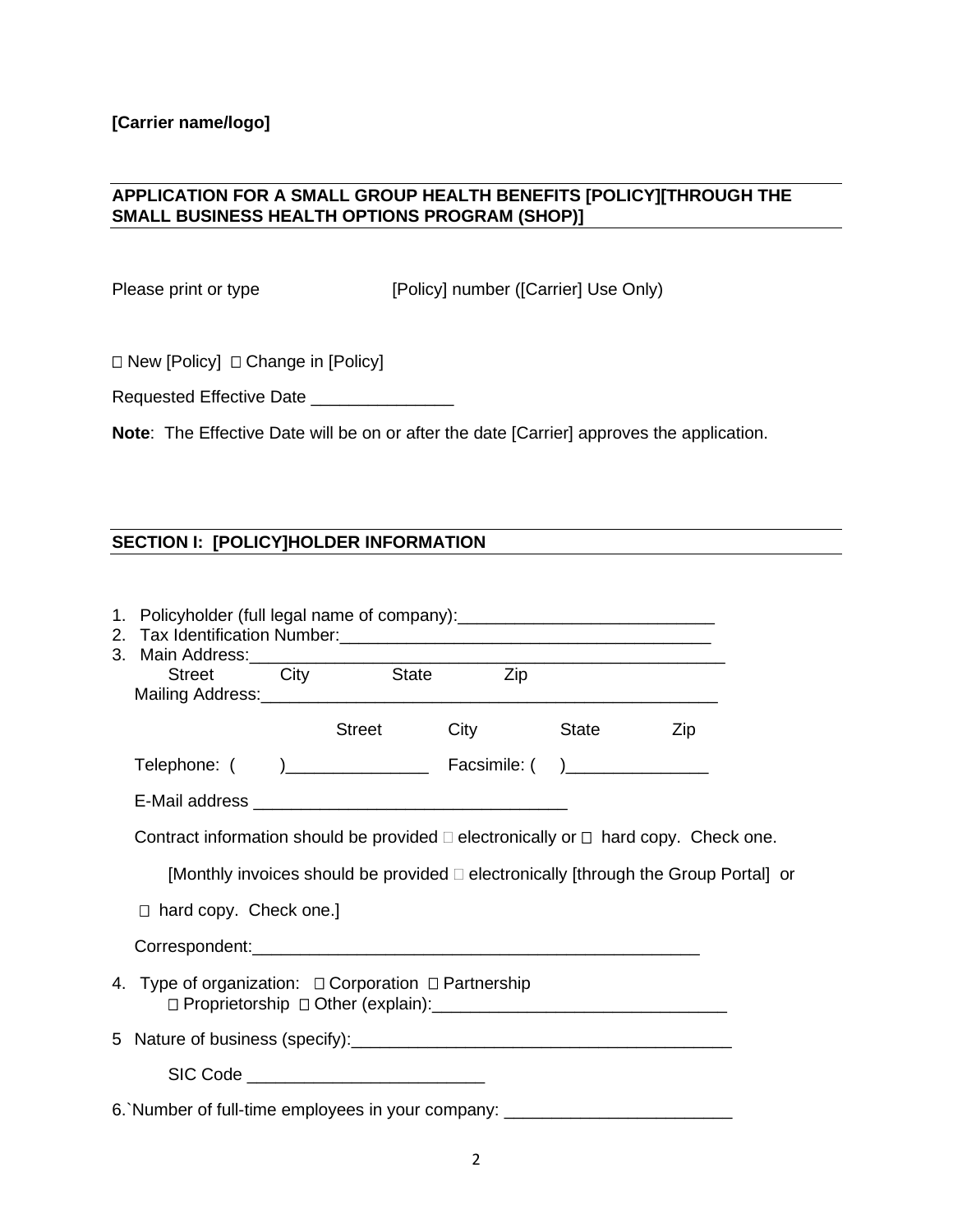### **Refer to the New Jersey Small Employer Certification for the definition of a full time employee**

| 7. Number of full-time employees to be insured: ________________________________                                                                                                                                                                                                                                                                                                                                                                                                                                                         |
|------------------------------------------------------------------------------------------------------------------------------------------------------------------------------------------------------------------------------------------------------------------------------------------------------------------------------------------------------------------------------------------------------------------------------------------------------------------------------------------------------------------------------------------|
| 8. Class or classes to be excluded: ______<br>9. Insurance Requested For: $\Box$ Employees Only $\Box$ Employees & Dependents including Spouse<br>□ Employees & Dependents excluding Spouse<br>Should the plan provide coverage for domestic partners as permitted by P.L. 2003, c. 246?<br>If yes, should the plan provide coverage for coverage of children of a<br>$\square$ No<br>$\Box$ Yes<br>covered domestic partner? □ Yes□ No                                                                                                  |
| 10. Is the employer subject to the requirements of COBRA? $\Box$ Yes<br>$\square$ No<br>11. Is the employer subject to the requirements of Medicare as Secondary Payor Rules for<br>12. Orientation Period: 0 Yes 0 No<br>13. [Waiting period before employees become insured: (may not exceed 90 days)<br>[The $\Box$ 1st or $\Box$ 15th of the month following the waiting period of:]<br>$\Box$ 0 days $\Box$ 30 days $\Box$ 60 days $\Box$ exactly 90 days]<br>$\Box$ 0 month $\Box$ 1 month $\Box$ 2 months $\Box$ exactly 90 days] |
|                                                                                                                                                                                                                                                                                                                                                                                                                                                                                                                                          |
| [□Present Employees: _____ □New Employees: ____ □Rehired Employees: ___ ]]<br>Note to Carriers: For Non-SHOP applications. Include applicable text.                                                                                                                                                                                                                                                                                                                                                                                      |
| [Waiting period before employees become insured: (may not exceed 60 days)                                                                                                                                                                                                                                                                                                                                                                                                                                                                |
| The $\Box$ 1st of the month following the waiting period of:<br>$\Box$ 0 days $\Box$ 15 days $\Box$ 30 days $\Box$ 45 days $\Box$ 60 days]                                                                                                                                                                                                                                                                                                                                                                                               |
| [OPresent Employees: Change of Rehired Employees: CPresent Employees:                                                                                                                                                                                                                                                                                                                                                                                                                                                                    |
| [□Present Employees: _____ □New Employees: ____ □Rehired Employees: ___ ]]<br>Note to Carriers: For SHOP Applications. Include applicable text.                                                                                                                                                                                                                                                                                                                                                                                          |
| 14. Period for Annual Employee Open Enrollment Period: _________________________<br>15. What percentage of the total premium will the employer pay?_________________<br>16. Deposit \$<br>Premium Paid: □ Monthly [□ Quarterly] [□ Automatic checking withdrawal]                                                                                                                                                                                                                                                                        |
| Premium will be due as of the effective date. The premium for the first month of coverage must<br>be attached.                                                                                                                                                                                                                                                                                                                                                                                                                           |

## **Affiliates, subsidiaries or branches (Must be included for purposes of participation)**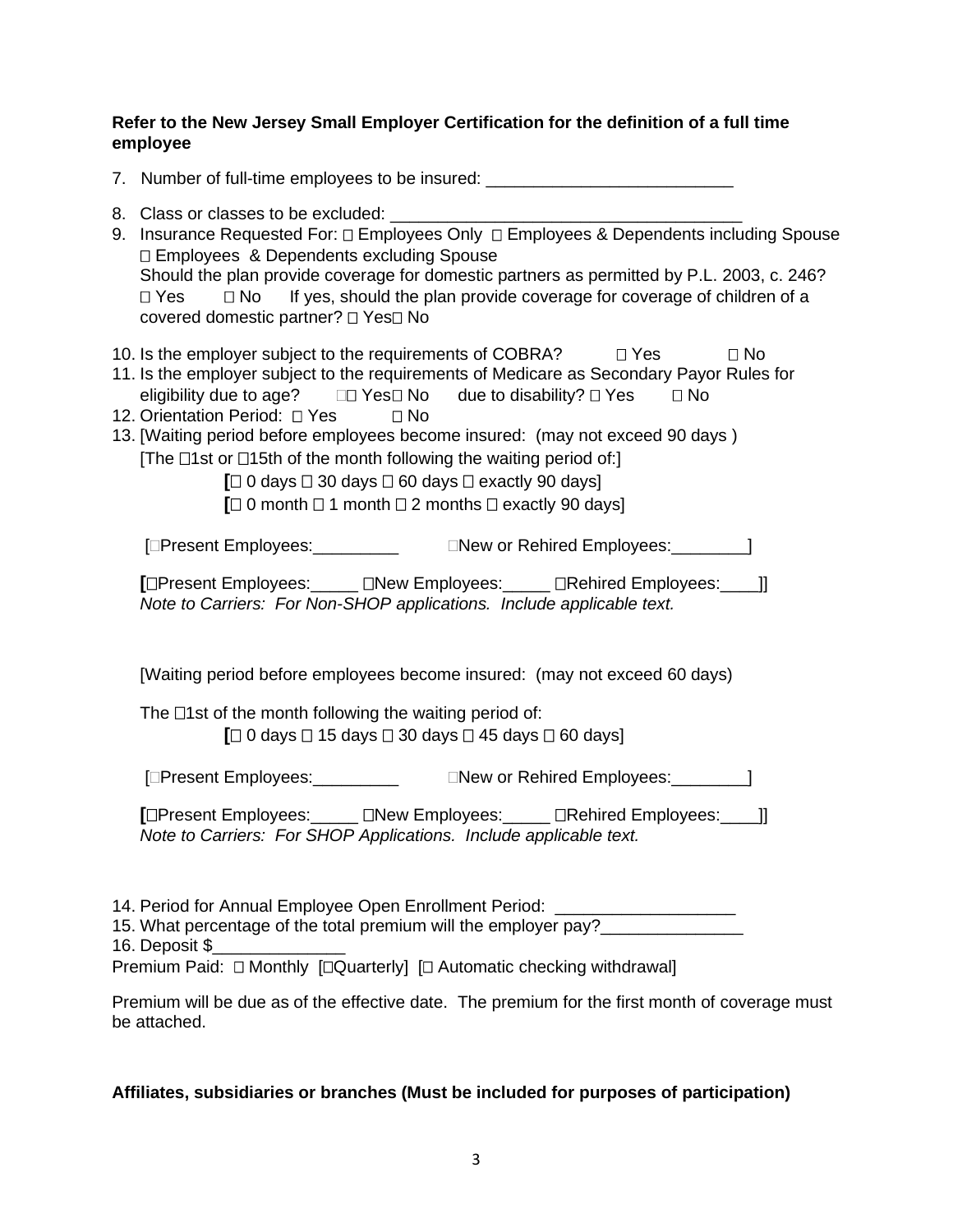| Legal Name &<br><b>Location</b> | # full-time<br>employees in<br>this company | # full-time<br>employees to<br>be insured |
|---------------------------------|---------------------------------------------|-------------------------------------------|
|                                 |                                             |                                           |
|                                 |                                             |                                           |
|                                 |                                             |                                           |
|                                 |                                             |                                           |

#### **SECTION II: SPECIFICATIONS FOR COVERAGE**

#### [**HEALTH BENEFITS**

*Carriers must include adequate identifying information with respect to at least three standard health benefit plans. Options with riders may also be included.*

*If pediatric dental benefits are embedded in the medical plan state the inclusion. If pediatric dental benefits are not included in the medical plan for non-SHOP plans Carriers must include a question regarding whether the employer has obtained stand-alone pediatric dental benefits.*

*If the Carrier offers one or more plans that exclude coverage for services for which Federal funding is prohibited, include information such that the employer may determine which plans exclude coverage of such services.*

*Carriers may refer to the proposal if there is a means to identify the plan the applicant selected.*

]

#### **[ANCILLARY BENEFITS**

*Carriers may include information that would allow the employer to apply for a separate policy or policies providing ancillary benefits such as dental or vision benefits provided those benefits are issued by the same carrier.]*

#### **SECTION III: ALL QUESTIONS MUST BE ANSWERED**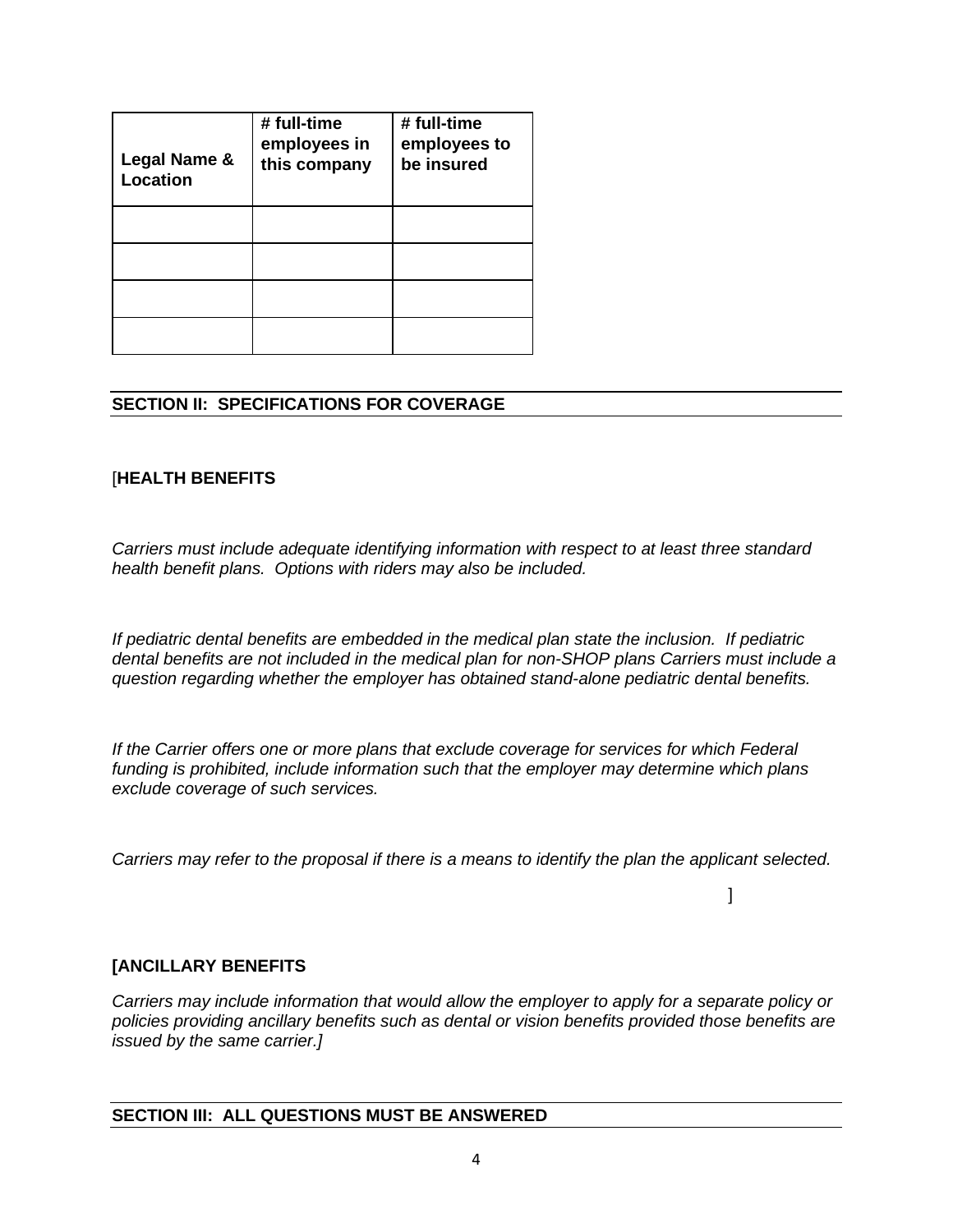| $\bullet$<br>$\bullet$ | 1. Is there any Group Health Plan:<br>now in force and to be continued?<br>currently being applied for?<br>If "Yes" identify the name of the Group Health Plan, give a description of the plan(s) and<br>name of insurance carrier(s) | $\Box$ Yes $\Box$ No<br>$\square$ Yes $\square$ No |           |
|------------------------|---------------------------------------------------------------------------------------------------------------------------------------------------------------------------------------------------------------------------------------|----------------------------------------------------|-----------|
|                        |                                                                                                                                                                                                                                       |                                                    |           |
|                        |                                                                                                                                                                                                                                       |                                                    |           |
|                        | Is the coverage applied for in this application replacing other group insurance?                                                                                                                                                      |                                                    |           |
|                        |                                                                                                                                                                                                                                       | $\Box$ Yes $\Box$                                  | $\Box$ No |
|                        | If "Yes" give reason                                                                                                                                                                                                                  |                                                    |           |
|                        | Plan being replaced:<br><u> 1989 - Jan Samuel Barbara, político e provincia e a filosofono de la provincia e a filosofono de la provincia</u>                                                                                         |                                                    |           |
| 3.                     | Are extended benefits provided in case of termination of health benefits?                                                                                                                                                             | $\Box$ Yes $\Box$ No                               |           |

4. To the best of your knowledge are there any current or former employees or their eligible dependents whose health insurance is being continued?

Yes No

**Please provide the following information for each current/former employee or dependent on health continuations.**

| Name of<br>Employee/<br><b>Dependent</b> | Date of Birth | <b>Type of</b><br><b>Continuation</b><br>State/Federal/<br><b>Extended</b><br><b>Benefits</b> | <b>Reason for</b><br><b>Termination</b><br><b>Disability</b><br>/Other | <b>Continuation</b><br><b>Dates</b><br><b>Start</b><br><b>End</b> |
|------------------------------------------|---------------|-----------------------------------------------------------------------------------------------|------------------------------------------------------------------------|-------------------------------------------------------------------|
|                                          |               |                                                                                               |                                                                        |                                                                   |
|                                          |               |                                                                                               |                                                                        |                                                                   |
|                                          |               |                                                                                               |                                                                        |                                                                   |
|                                          |               |                                                                                               |                                                                        |                                                                   |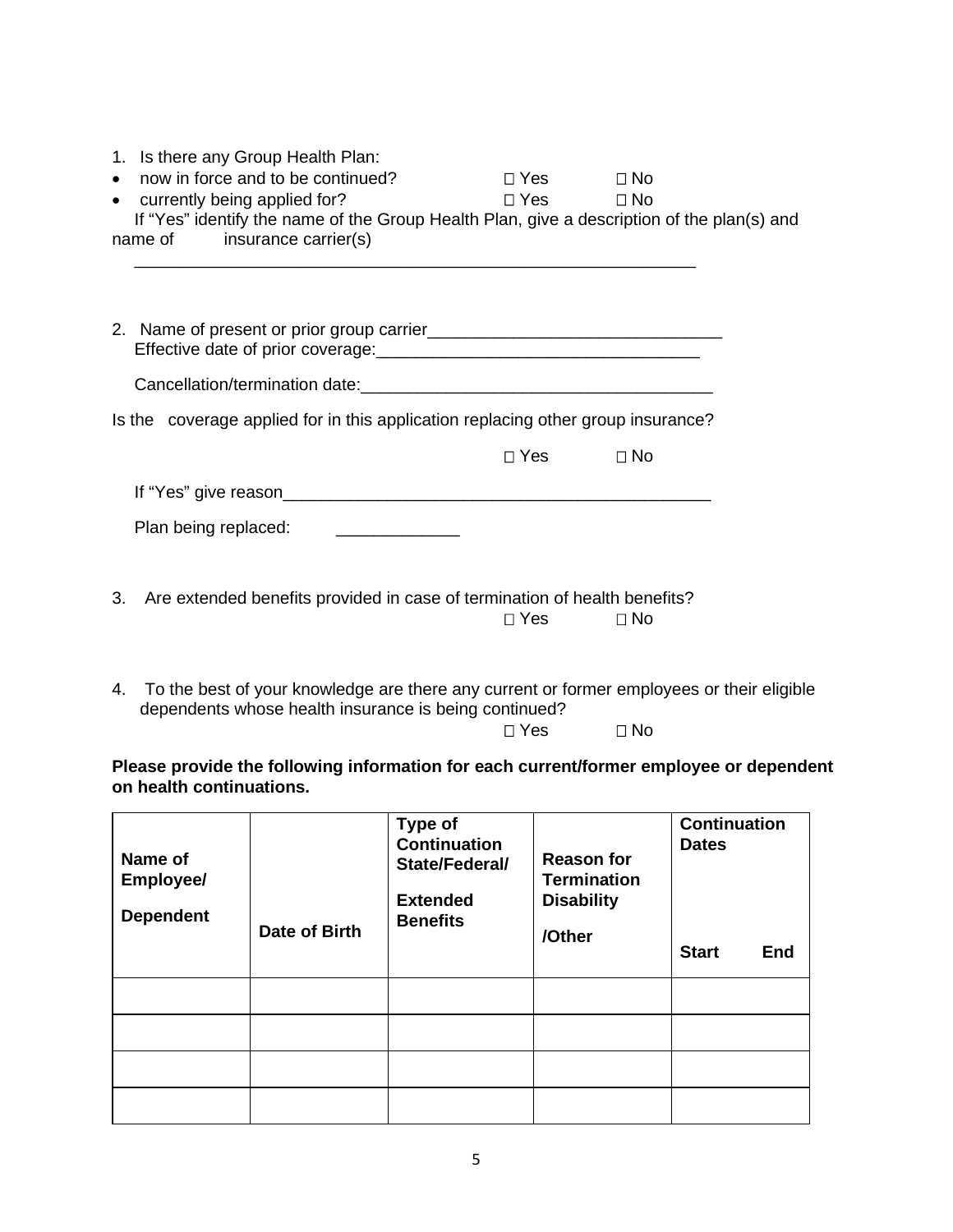If additional space is needed, attach a separate sheet, signed and dated.

- 5. To the best of your knowledge:
	- a) Are any employees or dependents presently incapacitated?  $\sqcap$  Yes  $\sqcap$ No
	- b) Are any dependent children incapable of self-support due to a physical or mental disability? □ Yes □ No

Additional space to explain if Items 1, 2 or 3 were answered "Yes". Refer to the question number, and give details including names, where appropriate.

\_\_\_\_\_\_\_\_\_\_\_\_\_\_\_\_\_\_\_\_\_\_\_\_\_\_\_\_\_\_\_\_\_\_\_\_\_\_\_\_\_\_\_\_\_\_\_\_\_\_\_\_\_\_\_\_\_\_\_\_\_\_\_\_\_\_\_\_\_\_\_\_\_\_\_\_ \_\_\_\_\_\_\_\_\_\_\_\_\_\_\_\_\_\_\_\_\_\_\_\_\_\_\_\_\_\_\_\_\_\_\_\_\_\_\_\_\_\_\_\_\_\_\_\_\_\_\_\_\_\_\_\_\_\_\_\_\_\_\_\_\_\_\_\_\_\_\_\_\_\_\_\_ \_\_\_\_\_\_\_\_\_\_\_\_\_\_\_\_\_\_\_\_\_\_\_\_\_\_\_\_\_\_\_\_\_\_\_\_\_\_\_\_\_\_\_\_\_\_\_\_\_\_\_\_\_\_\_\_\_\_\_\_\_\_\_\_\_\_\_\_\_\_\_\_\_\_

6. Does the employer participate in an arrangement with a Professional Employer Organization (PEO)? Ves □ No

[If yes, is health coverage available as a client of the PEO?  $\Box$  Yes  $\Box$  No]

(Refer to Advisory Bulletin 00-SEH-02 if you need information concerning what constitutes a Professional Employer Organizations.)

### **SECTION IV: AGENT/PRODUCER INFORMATION**

[To be supplied by Carrier, and limited in scope to information concerning the agent/broker]

#### **SECTION V: SIGNATURE**

[It is understood that, except as provided under applicable regulations, no individual shall become insured while not actively at work on a full-time basis, and only full-time employees are eligible. (Refer to the definition on the New Jersey Employer Certification.) It is further understood that no agent has power on behalf of [Carrier] to make or modify any request or application for insurance or to bind [Carrier] by making any promise or representation or by giving or receiving any information.

It is further understood that no insurance will be effective unless and until the application is accepted in writing by [Carrier]. [Final rates will be based on enrollment data as of the Policy